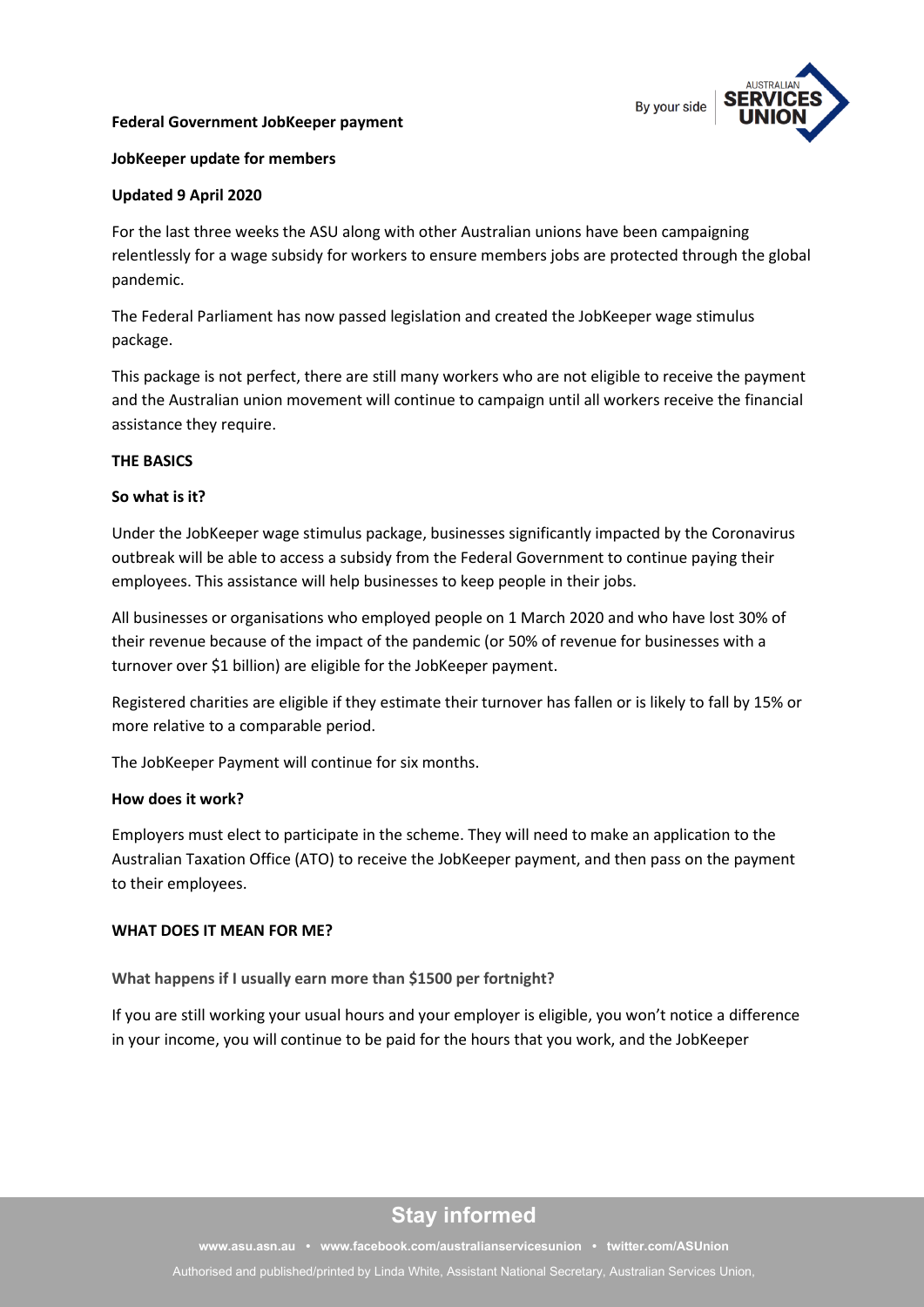payment will assist your employer to subsidise your wage. You will still receive superannuation on your full income.



**What happens if I usually earn less than \$1500 per fortnight?**

If you are still working your usual hours and your employers is eligible, you will now receive the \$1500 per fortnight JobKeeper allowance. With JobKeeper your employer receives the same payment for every eligible employee no matter your salary or whether you worked 35 hours per week or 10 hours a week.

## **What happens if I have been stood down or my hours have been reduced?**

This is called a JobKeeper enabled stand down direction.

If your employer uses this measure and reduces your hours but your fortnightly salary is still more than \$1500 per fortnight, then your employer will need to pay you for every hour that you work and they will use the JobKeeker payment to subsidise part of your income.

If your employer significantly reduces your hours (including down to no work hours) and therefore your fortnightly income falls below \$1500, you will then receive the JobKeeper payment of \$1500 per fortnight before tax as a minimum.

Be advised that after tax the take home amount will be \$1308 per fortnight.

If you are on a JobKeeper enabled stand down you will only receive superannuation for the hours that you actually work. If your hours have been reduced to nil hours you will not receive superannuation on the JobKeeper payment.

A JobKeeper enabling stand down direction does not apply while an employee is taking paid or unpaid leave authorised by the employer (for example, annual leave).

## **My employer made me redundant because of COVID-19 what about me?**

If your employer has made you redundant because of the coronavirus but you were employed by them on the 1 March 2020, then they are able to re-engage you and will then be entitled to receive the JobKeeper payment and pass it on to you.

## **What is the impact of JobKeeper on annual leave, unpaid leave and parental leave?**

You can receive JobKeeper if you are on annual leave or unpaid leave.

Employees receiving Parental Leave Pay or Dad and Partner Pay from Services Australia are not eligible for the JobKeeper Payment. However, employees on parental leave from their employer will be eligible.

## **What about workers compensation?**

# **Stay informed**

**[www.asu.asn.au](http://www.asu.asn.au/airlines) • [www.facebook.com/australianservicesunion](http://www.facebook.com/australianservicesunion) • [twitter.com/ASUnion](https://twitter.com/ASUairlines)** Authorised and published/printed by Linda White, Assistant National Secretary, Australian Services Union,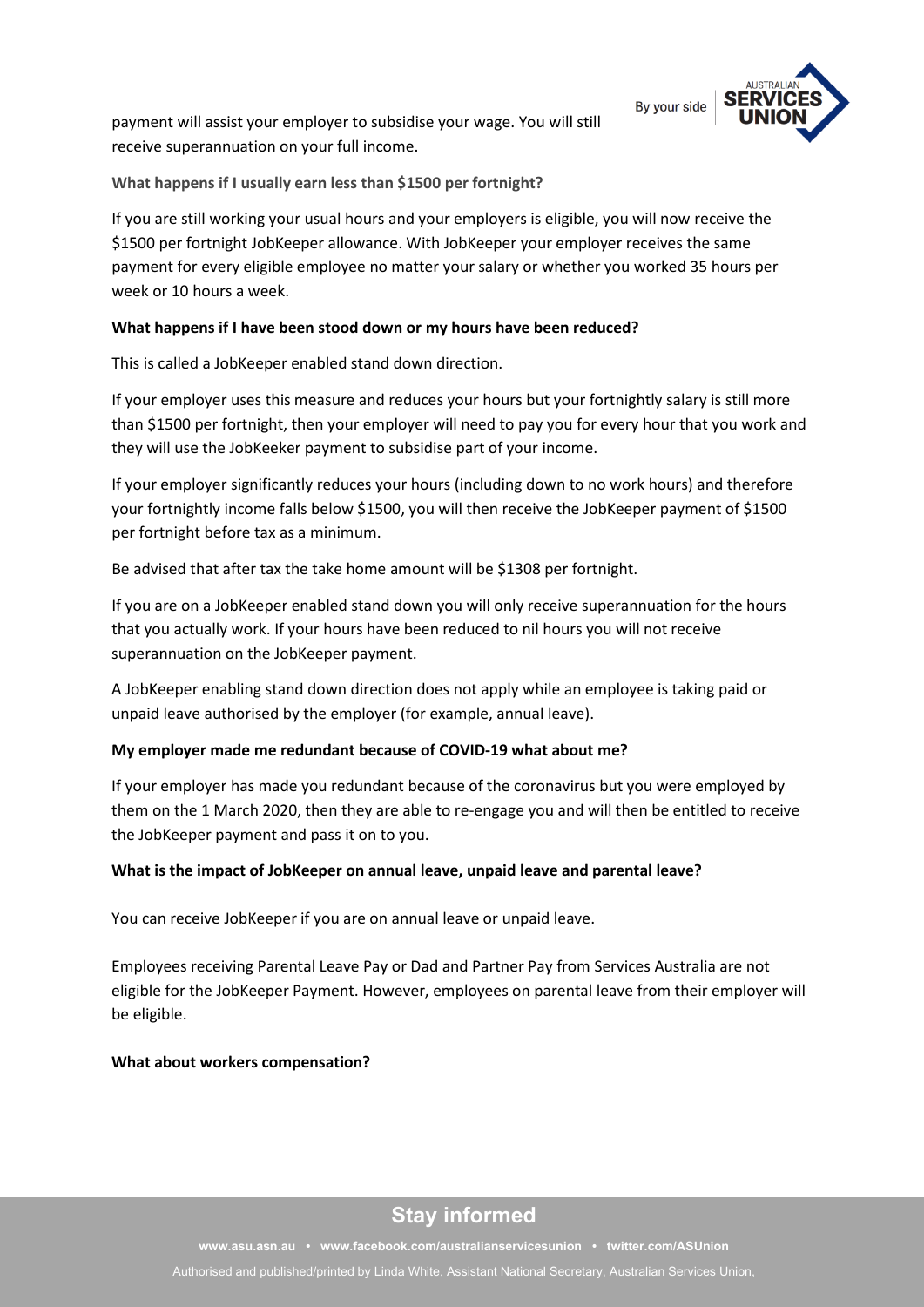By your side



Employees receiving workers compensation will be eligible for the JobKeeper Payment if they are working, for example on reduced hours, but will generally not be eligible if they are not working.

## **When and how will I receive this payment?**

If your employer is eligible and you are still employed or are on stand down you should begin to receive this payment immediately.

If your employer has made you redundant you must first contact your employer and find out their intention to claim on your behalf.

Businesses can begin paying the subsidy to workers from 30 March 2020, with businesses to receive the backdated money from the Federal Government the first week of May.

## **WHAT CHANGES CAN MY EMPLOYER MAKE?**

#### **My employer wants to change my duties. Are they allowed?**

Yes. If your employer qualifies for JobKeeker they may direct a change to your duties as long as they are safe, the employee is licensed and qualified to perform the duties and they are reasonably within the scope of your employer's business operations. An employee does not have to comply if it is unreasonable in all the above circumstances. The employer must give at least three days' written notice of their intention (unless otherwise agreed) and ensure consultation has occurred.

#### **My employer wants me to work from home. Are they allowed?**

Yes. Your employer may direct you to perform duties at a place that is different from your normal workplace (including the employee's home). The direction may be given if the place is suitable for the employee's duties, it does not require the employee to travel an unreasonable distance and the location is safe.

A direction to change work location does not apply where it impacts on caring responsibilities of an employee. The employer must give at least three days' written notice of their intention (unless otherwise agreed) and ensure consultation has occurred.

#### **My employer wants me to work different days or at different times. Are they allowed?**

By agreement between an employer and employee an arrangement to work on different days or at different times may be arranged. As long as the agreement does not reduce the employee's number of hours of work compared with the employee's ordinary hours of work.

An employee must consider and must not unreasonably refuse the employer's request for agreement to the changed arrangements.

#### **Do I have to take annual leave if my employer asks me to?**

# **Stay informed**

**[www.asu.asn.au](http://www.asu.asn.au/airlines) • [www.facebook.com/australianservicesunion](http://www.facebook.com/australianservicesunion) • [twitter.com/ASUnion](https://twitter.com/ASUairlines)**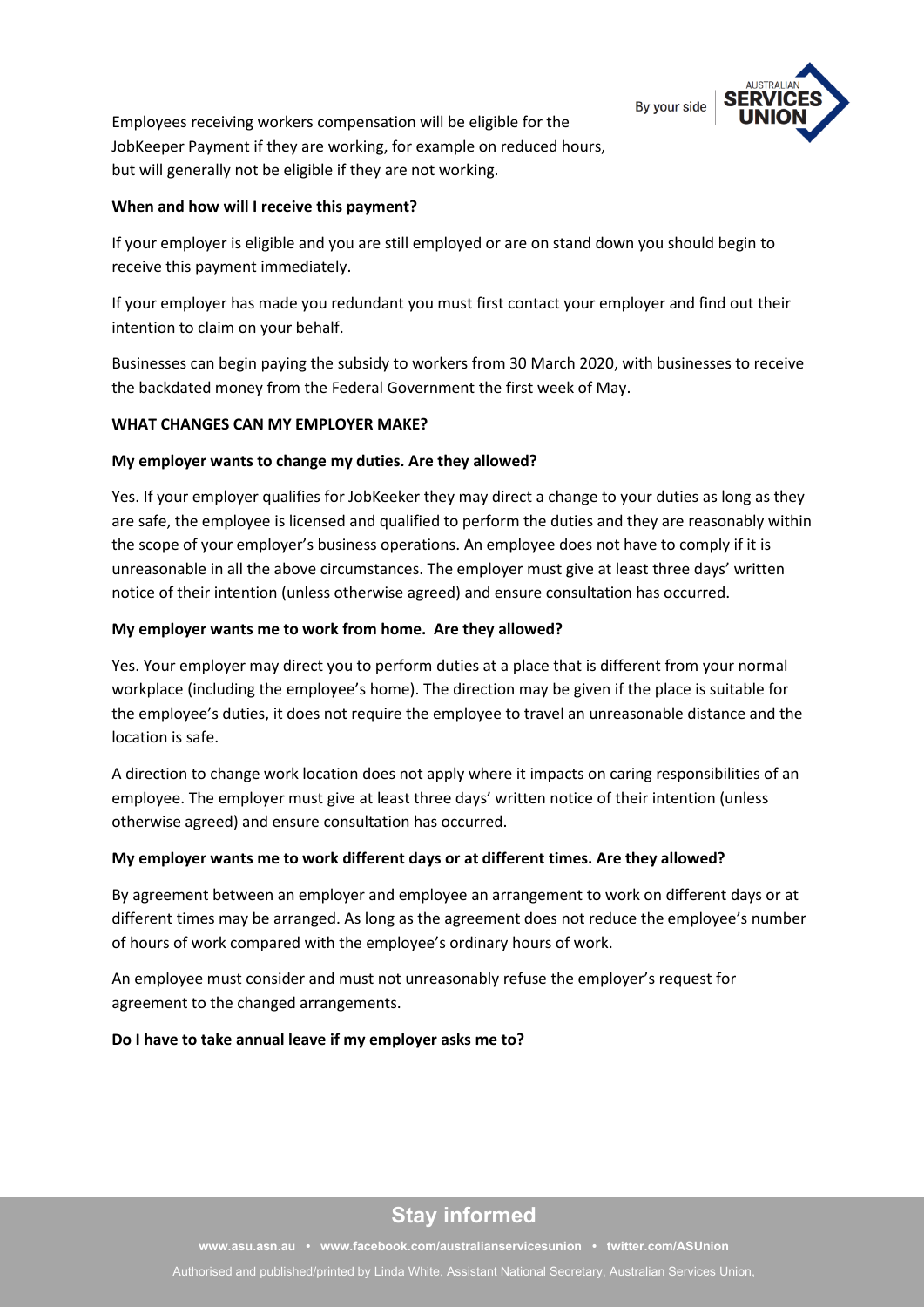By your side



Under the new legislation an employer may ask an employee to take paid annual leave and/or to agree to take annual leave at half pay. An

employee must consider (and must not unreasonably refuse) their employer's request to take annual leave, provided that the leave arrangement would not result in reducing the employee's leave balance to fewer than two weeks. If the employee does not agree to the request, the FWC could settle a dispute about this by arbitration

## **Do I have to take long service leave if my employer asks me to?**

No. Under the new legislation there is no provision for your employer to make you take long service leave.

## **I have a salary sacrifice arrangement with my employer. Can it continue?**

Yes. The JobKeeper payment may be paid to an employee in cash or as a fringe benefit or extra superannuation contribution where the employee and employer agree.

## **Can I work another job while I am stood down or if my hours have been reduced?**

Yes. If you have been stood down or your hours have been reduced you can make a request to your employer to engage in secondary employment, training or professional development. An employer must consider and not unreasonably refuse such requests. You will still receive the JobKeeper payment.

## **OTHER ELIGIBILITY QUESTIONS:**

## **I am not an Australian citizen, will I receive the payment?**

Eligible employees include Australian citizens, the holder of a permanent visa, a Protected Special Category Visa Holder, a non-protected Special Category Visa Holder who has been residing continually in Australia for 10 years or more, or a Special Category (Subclass 444) Visa Holder.

If you are working on a different visa you must contact your employer to find out your eligibility.

## **I am a casual worker who has been with my employer for less than 12 months, what about me?**

Unfortunately casual workers in this situation are ineligible for the JobKeeper payment, if you are in need of financial assistance you will need to register for the JobSeeker payment with Services Australia.

## **I am a fixed term contactor. Am I eligible for JobKeeper?**

Yes. All fixed term contractors are eligible for the payment if employed at 1 March and meet the other eligibility criteria.

# **Stay informed**

**[www.asu.asn.au](http://www.asu.asn.au/airlines) • [www.facebook.com/australianservicesunion](http://www.facebook.com/australianservicesunion) • [twitter.com/ASUnion](https://twitter.com/ASUairlines)** Authorised and published/printed by Linda White, Assistant National Secretary, Australian Services Union,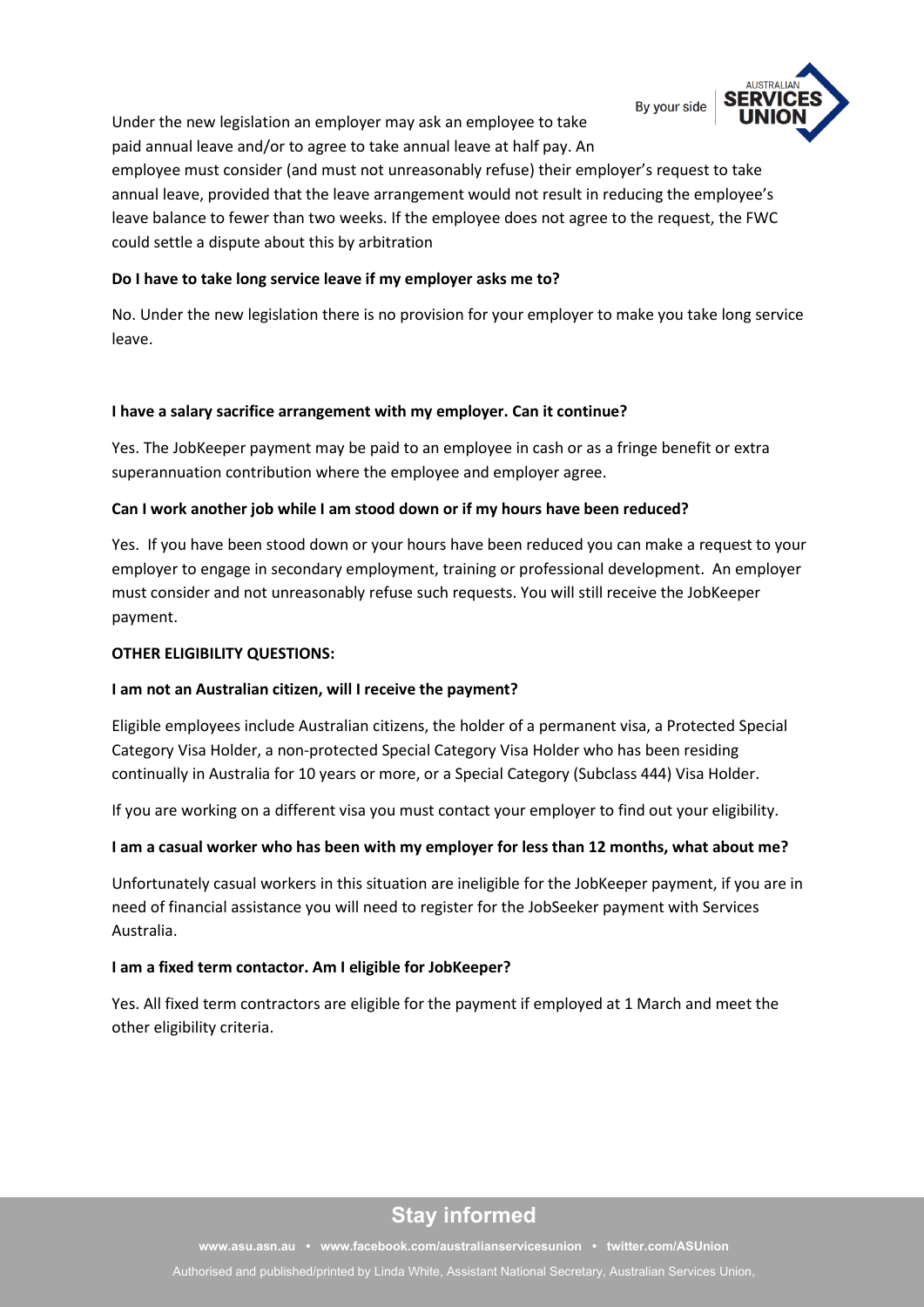#### **I work for a labour hire firm. Who can claim JobKeeper for me?**



Only your direct employer can claim JobKeeper.

#### **I work for local government. Can my employer register for JobKeeper?**

No. Australian government and its agencies, State and Territory governments and their agencies, foreign governments and their agencies, local governments and wholly-owned corporations of these bodies are not eligible for the JobKeeper payment. If you are in need of financial assistance you will need to register for the JobSeeker payment with Services Australia.

#### **What happens if I work multiple jobs and both of my employers are eligible?**

You must notify your primary employer of your personal circumstances.

#### **JOBSEEKER INFORMATION**

## **What happens if I have registered my intention to claim/am already receiving the JobSeeker payment?**

If you have already been stood down or lost income and have applied for income support (JobSeeker payment) and your employer has notified you that they intend to apply for the JobKeeper payment on your behalf, you must report your income from the JobKeeper payment to Services Australia which means you will no longer be eligible for the Job Seeker payment and only receive income from the JobKeeper payment.

In simple terms the income you receive from the JobKeeper payment will cancel out your eligibility for the Job Seeker payment. You will only receive one payment.

However, if you have already applied for the JobSeeker payment we advise not cancelling your application until you have notification from your employer that you will receive the JobKeeper payment.

#### **FINALLY**

#### **There are a lot of changes here, what if there is a dispute?**

If you think you have been treated unreasonably by your employer or have a good reason that you cannot comply with a directive (for example caring responsibilities), you should contact the ASU for advice.

The new legislation authorises the Fair Work Commission (FWC) to deal with disputes between employees and their employer by mediation or conciliation and permits it to make orders so we may ask the FWC to hear and decide on a dispute about your situation.

## **Stay informed**

**[www.asu.asn.au](http://www.asu.asn.au/airlines) • [www.facebook.com/australianservicesunion](http://www.facebook.com/australianservicesunion) • [twitter.com/ASUnion](https://twitter.com/ASUairlines)** Authorised and published/printed by Linda White, Assistant National Secretary, Australian Services Union,